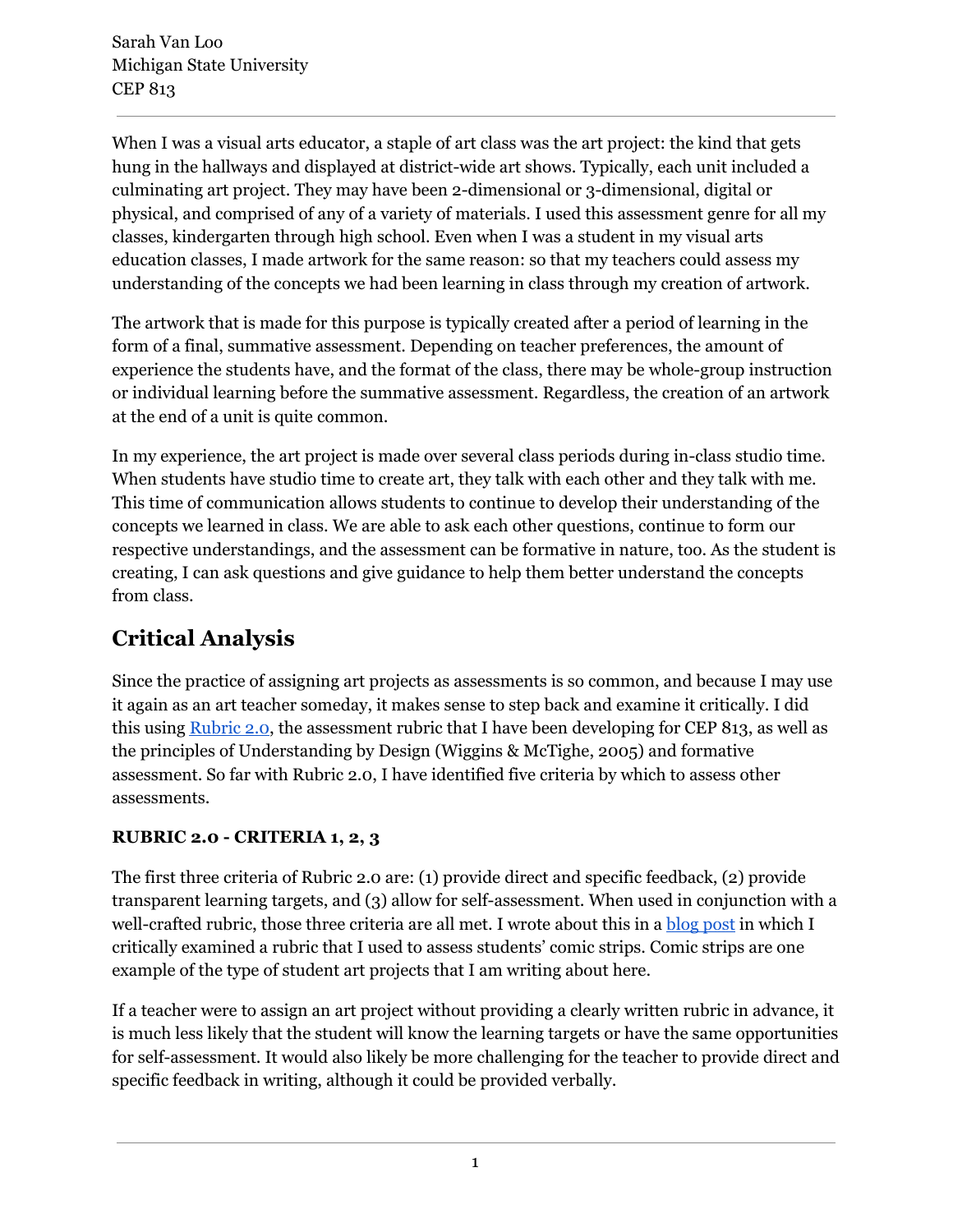Sarah Van Loo Michigan State University CEP 813

Also, according to the guidelines of backwards design, Stage 2 of Understanding by Design requires the teacher to determine evidence for understanding (Wiggins & McTighe, 2005). It is in this stage that the teacher must consider what evidence should be produced by the students, such as an art project, and create rubrics or other criteria-related guidelines to assess those projects. Again, using a rubric would help to show that the teacher used backwards design in determining the projects to be assigned.

### **RUBRIC 2.0 CRITERION 4**

The fourth criterion I identified in Rubric 2.0 is that the assessment requires only target knowledge, skills, and abilities (KSAs) to complete. Target KSAs are the skills that the assessment is truly meant to assess, whereas non-target KSAs are those that are assessed even though they are not intended to be. For example, if a math quiz includes a story problem, the KSAs are the math skills necessary to solve the problem. Non-target skills that are inadvertently assessed may include the reading skills that are required to decipher the story problem unless an accommodation is made for the reading. Eliminating non-target KSAs from the assessment is one way to create valid and fair assessments (Trumbull & Lash, 2013).

The creation of an art project in art class would usually assess only target KSAs, such as the understanding of a particular artist's style, how to use certain techniques or the use of the elements of art and principles of design. However, non-target KSAs may also be assessed if the student has a language barrier or reading challenge that prevents them from understanding the assignment. Non-target KSAs may also be assessed if the student has a physical disability that prevents him or her from demonstrating their understanding of course concepts.

### **RUBRIC 2.0 CRITERION 5**

The final criterion I identified in Rubric 2.0 is that the assessment requires transfer of knowledge to demonstrate understanding. According to Bloom (as cited in Wiggins & McTighe, 2005), "To understand is to be able to wisely and effectively use—transfer— what we know, in context; to apply knowledge and skill effectively, in realistic tasks and settings" (p. 7). A well-crafted assessment that assesses students' ability to transfer what they know should include an authentic performance task (Wiggins & McTighe, 2005).

The creation of an art project to demonstrate understanding of technique and style is an authentic assessment. It requires transfer of knowledge. That is why this assessment genre is still so prevalent in art rooms.

#### **FORMATIVE ASSESSMENT AND UNDERSTANDING BY DESIGN**

In addition to the criteria of Rubric 2.0, I examined the genre of the art project in the context of formative assessments and Understanding by Design (Wiggins & McTighe, 2005).

The social environment of the art studio is conducive to the kind of "joint productive activity" that Vygotsky referred to (Trumbull & Lash, 2013, p. 5). In this productive work environment,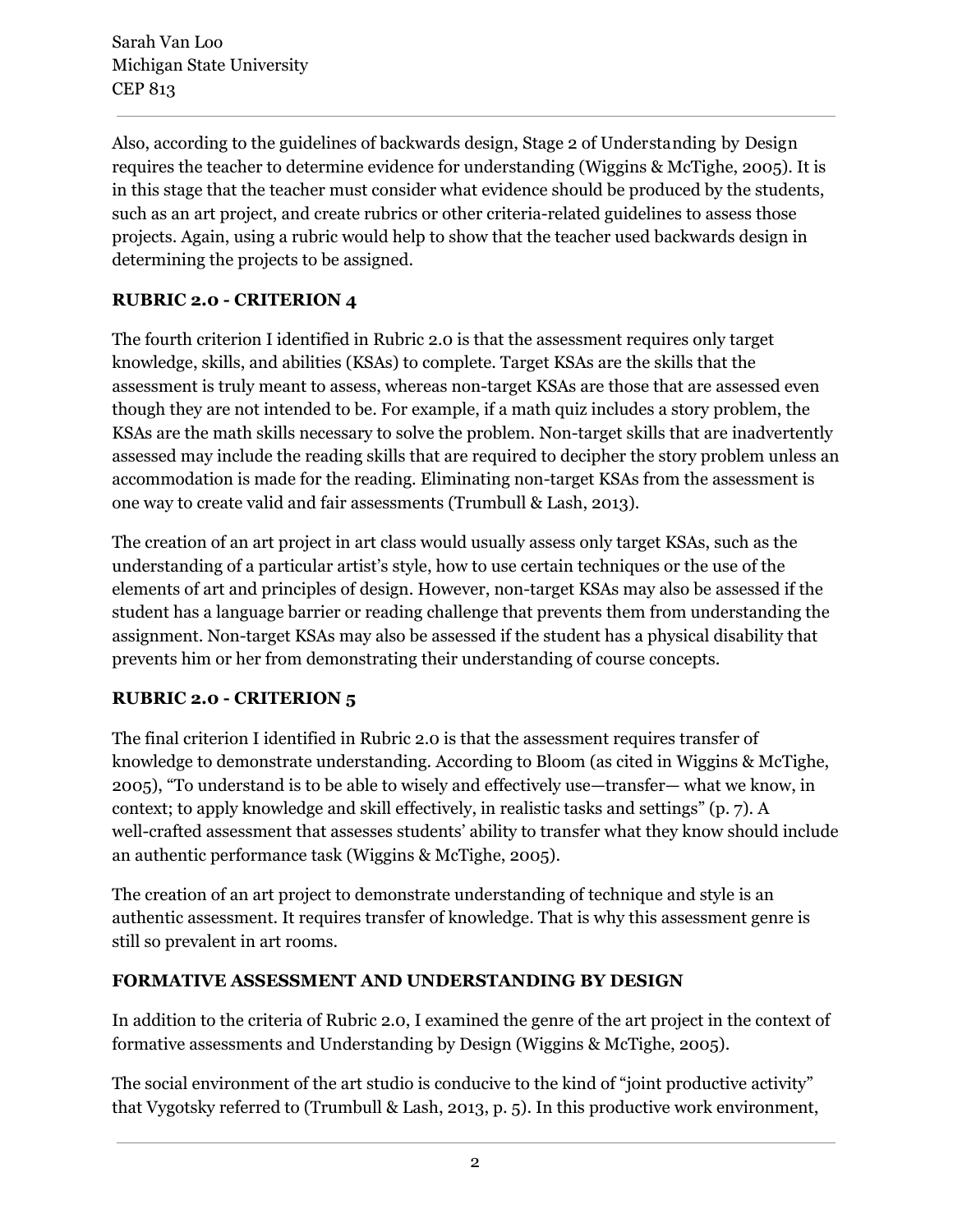students may learn from and be guided by others with greater expertise, such as a teacher or classmate. Thus, even though this assessment is summative, it can also be formative, with students continuing to learn from teachers or classmates.

Formative assessment is best when it can be used to provide an understanding for teachers of students' thinking. One way to accomplish this is through teacher questioning, either formal or informal (Trumbull & Lash, 2013). Again, this can be accomplished during work time through questioning.

# **Recommendations**

The creation of artworks to demonstrate an understanding of techniques, artists' styles and elements and principles of art and design has been done for hundreds, if not thousands, of years. This continues to be a standard in art rooms. Based on the readings over the past few weeks, I recommend the continued use of the art project to allow students to demonstrate their understanding of course concepts.

When used in conjunction with a carefully crafted rubric, the art project is an assessment genre that can provide students with direct and specific feedback (Black and Wiliam, 2008), provide transparent learning targets (Shepard, 2000), and allow for self-assessment (Shepard, 2000). Art projects are an authentic assessment that requires students to transfer learning to demonstrate understanding (Wiggins & McTighe, 2005).

In the social atmosphere of the art room, students have the opportunity to learn from teachers and other students in a "joint productive activity" (Trumbull & Lash, 2013, p. 5). Teachers are able to use both formal and informal questioning to understand students' learning (Trumbull & Lash, 2013).

# **Digital Context**

The creation and sharing of art projects in a digital context can be challenging. Because the social environment of the art room cannot be replicated in a digital context, it has been difficult to find online art programs.

Nevertheless, it appears there is a continuing increase in demand for digital classes. With the advancements in technologies, more opportunities to find new solutions are being created all the time.

For now, sharing final artworks and works in progress could be done through photographing and sharing work online. One option for sharing would be through a personal website like Weebly. Another option would be through Photobucket or Flickr. A digital group hangout, such as Zoom, used in conjunction with a digital photostream, like Photobucket or Flickr could be a potential solution for sharing and discussing artwork.